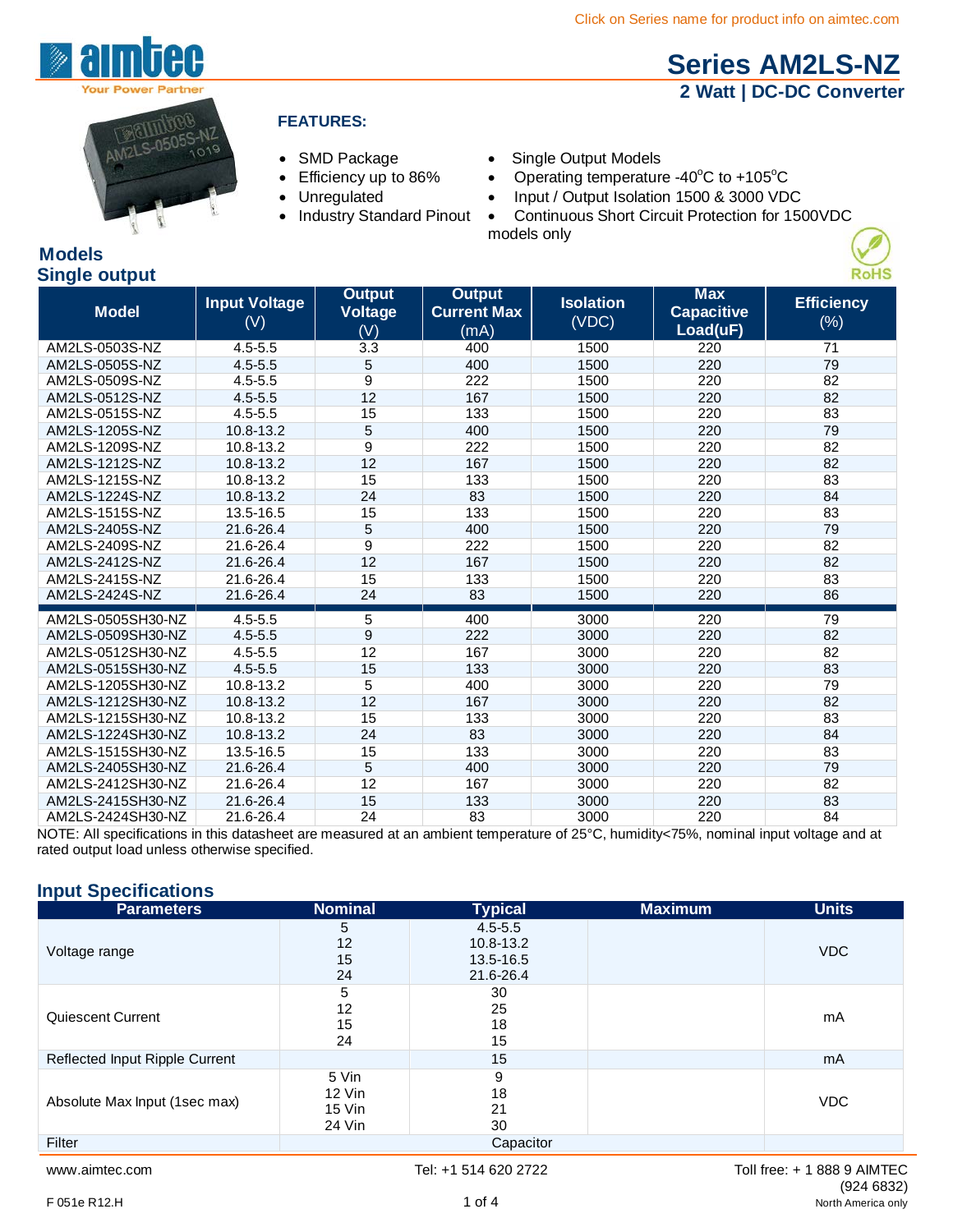

# **Series AM2LS-NZ**

### **2 Watt | DC-DC Converter**

### **Isolation Specifications**

| <b>Parameters</b>  | <b>Conditions</b> | <b>Typical</b> | <b>Maximum</b> | <b>Units</b> |
|--------------------|-------------------|----------------|----------------|--------------|
| Tested I/O voltage | 60 sec            | 1500 & 3000    |                | <b>VDC</b>   |
| Resistance         | 500VDC            | >1000          |                | <b>MOhm</b>  |
| Capacitance        |                   | 20             |                | рF           |

#### **Output Specifications**

| <b>Parameters</b>                            | <b>Conditions</b>                            | <b>Typical</b>              | <b>Maximum</b> | <b>Units</b> |
|----------------------------------------------|----------------------------------------------|-----------------------------|----------------|--------------|
| Voltage accuracy                             | 100% load (see tolerance chart)              | ±2.5                        |                | %            |
| <b>Short Circuit protection</b>              | 12 & 15 VDC input models 1500VDC models only | Continuous<br>Auto Recovery |                |              |
|                                              | 5 & 24 VDC Input models & 3000VDC models     |                             |                | Sec          |
| Line voltage regulation                      | For $\pm$ 1% of Vin<br>3.3V models only      | ±1.5<br>±1.2                |                | % of Vin     |
| Load voltage regulation<br>(10% - 100% load) | 3.3V<br>5 V<br>9 V<br>12V<br>15V<br>24 V     | 18<br>12<br>9<br>8<br>6     |                | %            |
| Temperature coefficient                      | 100% load                                    | ±0.03                       |                | $%^{\circ}C$ |
| Ripple & Noise                               | At 20 MHz Bandwidth                          | 150                         |                | $mV$ p-p     |

\* Products with 5Vdc and 24Vdc input voltage; the supply voltage must be discontinued at the end of short circuit duration.

#### **General Specifications**

| <b>Parameters</b>                  | <b>Conditions</b>                                             | <b>Typical</b>      | <b>Maximum</b>                                                    | <b>Units</b> |  |
|------------------------------------|---------------------------------------------------------------|---------------------|-------------------------------------------------------------------|--------------|--|
| Switching frequency                | 100% load                                                     | 100                 | 300                                                               | <b>KHz</b>   |  |
| Operating temperature              | With derating<br>3.3V & 5V above +71C<br>Others +85C          |                     | $-40$ to $+105$                                                   | $^{\circ}$ C |  |
| Storage temperature                |                                                               |                     | $-55$ to $+125$                                                   | $\rm ^{o}C$  |  |
| Cooling                            |                                                               | Free air convection |                                                                   |              |  |
| <b>Storage Humidity</b>            | Non Condensing                                                |                     | 95                                                                | %RH          |  |
| Case material                      |                                                               |                     | Epoxy resin (UL94-V0)                                             |              |  |
| Weight                             | 1500VDC models<br>3000VDC models                              |                     | 1.4<br>1.6                                                        | g            |  |
| Dimensions $(L \times W \times H)$ | $0.50 \times 0.44 \times 0.28$ inches 12.70 x 11.20 x 7.25 mm |                     |                                                                   |              |  |
| <b>MTBF</b>                        |                                                               |                     | >3,500,000 hrs (MIL-HDBK -217F, Ground Benign, $t=+25^{\circ}$ C) |              |  |
| Maximum soldering temperature      | 1.5mm from case for 10 sec                                    |                     | 300                                                               | °C           |  |
| Maximum case temperature           |                                                               |                     | 105                                                               | $^{\circ}$ C |  |

#### **Safety Specifications**

| Parameters |                                                                                    |
|------------|------------------------------------------------------------------------------------|
| Standards  | EN 55022, Class B, with external filter<br>IEC 61000-4-2, Contact ±8KV, Criteria B |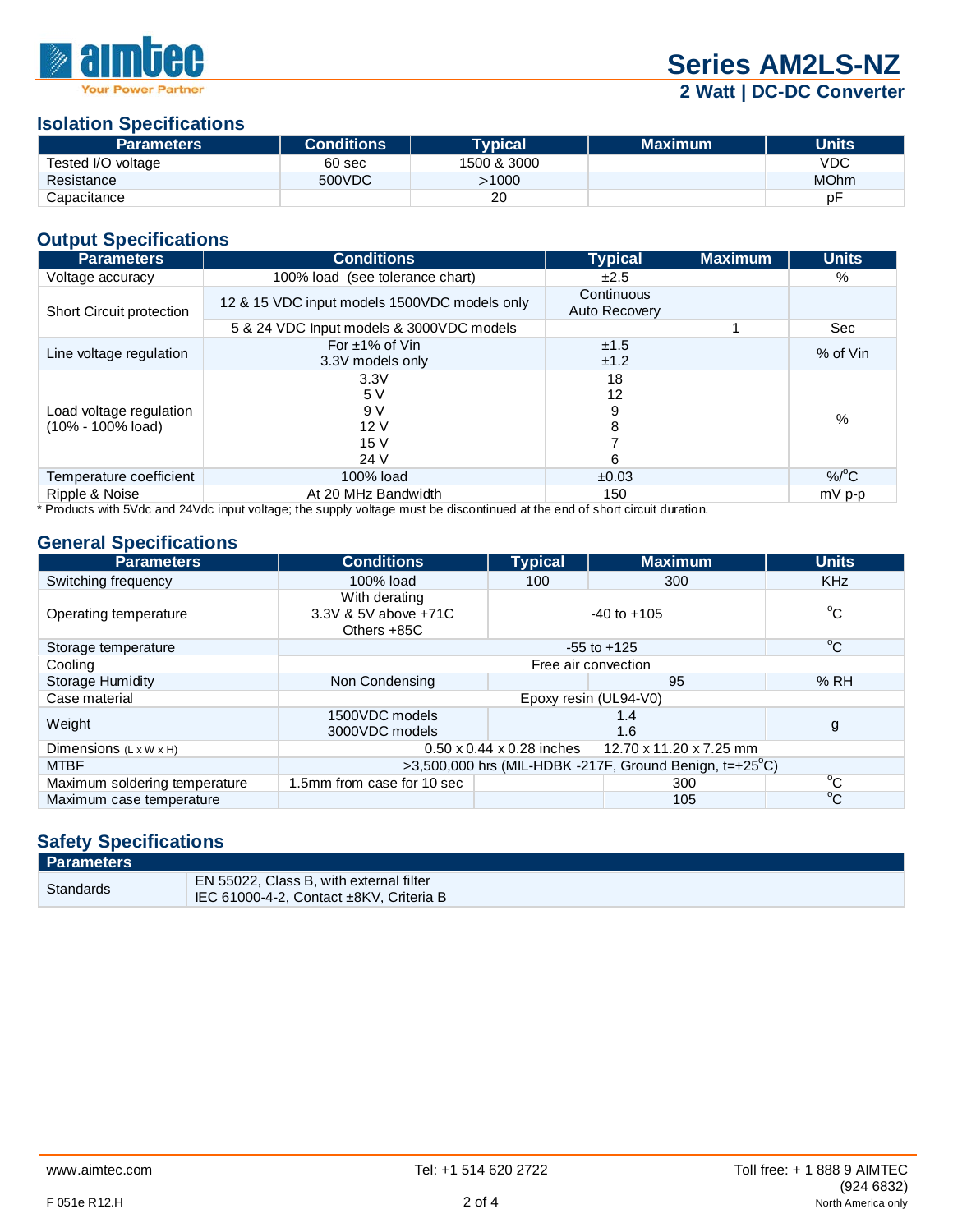

## **Series AM2LS-NZ 2 Watt | DC-DC Converter**

#### **Pin Out Specifications Dimensions**

| Pin | <b>Single</b><br><b>Output</b> |
|-----|--------------------------------|
| 1   | $\overline{-}$ V Input         |
| 2   | + V Input                      |
| 3   | No Pin                         |
| 4   | .-V Output                     |
| 5   | +V Output                      |
| 6   | No Pin                         |
| 7   | No Pin                         |
| 8   | N.C.                           |

**Single Output Models**



2.54  $\left| \begin{matrix} \end{matrix} \right|$   $\left| \begin{matrix} \begin{matrix} 0.60 \\ 0.02 \end{matrix} \end{matrix} \right|$ 

 $\begin{array}{c|c} 2.54 \\ \hline (0.10) \end{array}$ 



#### **Recommended Circuits (EMI Class B)**

| <b>Capacitor selection Table</b> |             |              |  |  |
|----------------------------------|-------------|--------------|--|--|
|                                  | <b>Vout</b> | C3           |  |  |
|                                  | 3.3V        | $10 \mu F$   |  |  |
|                                  | 5V          | $10 \mu F$   |  |  |
|                                  | 9V          | 4.7 µF       |  |  |
|                                  | 12V         | $2.2 \mu F$  |  |  |
|                                  | 15 V        | $1 \mu F$    |  |  |
|                                  | 24V         | $0.47 \mu F$ |  |  |
|                                  |             |              |  |  |